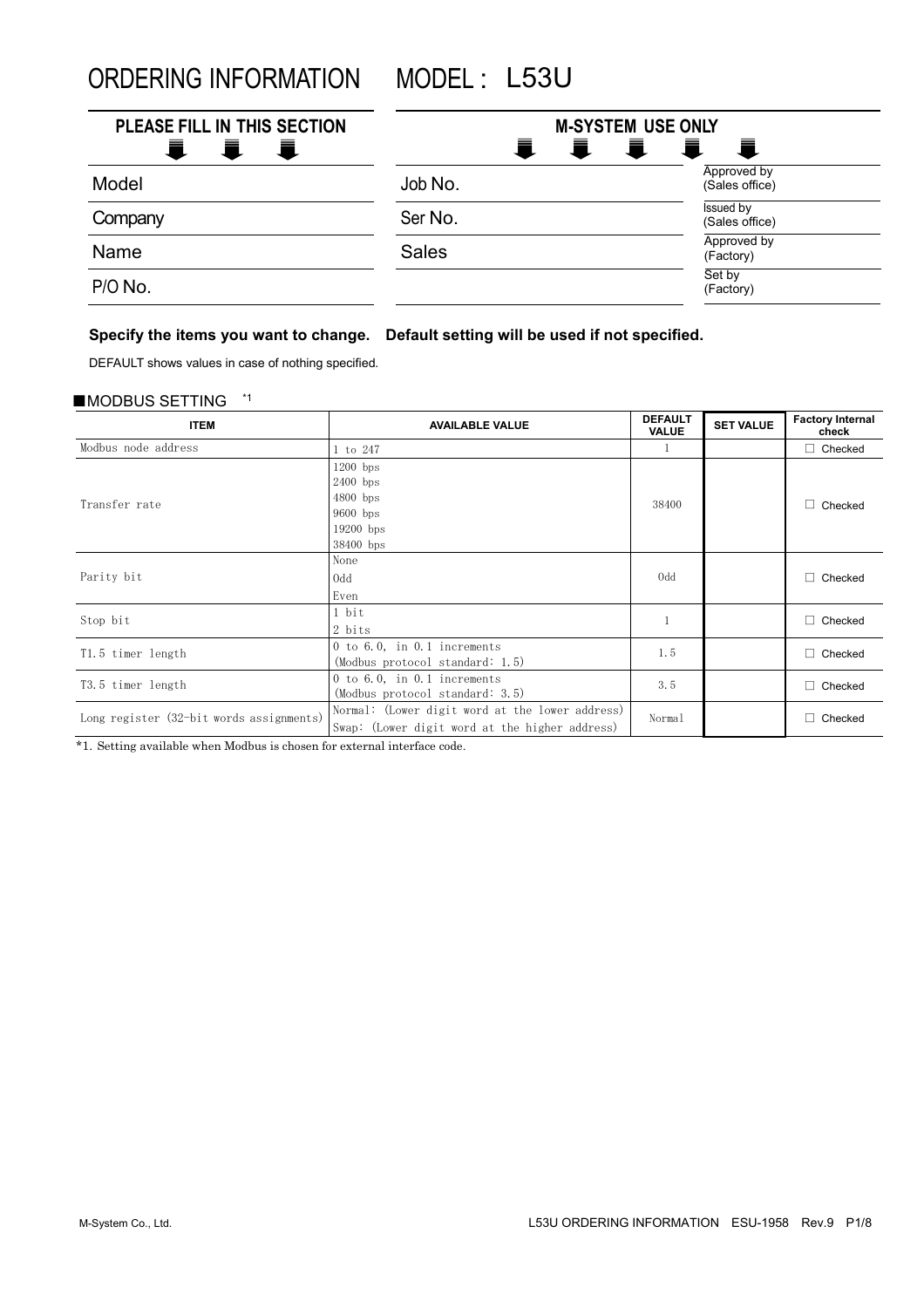# ■**SETTING**

|                                     | <b>ITEM</b>                       |                 | <b>AVAILABLE VALUE</b>                                                                                                                                                                                                                   | <b>DEFAULT</b><br><b>VALUE</b> | <b>SET VALUE</b> | <b>Factory Internal</b><br>check |
|-------------------------------------|-----------------------------------|-----------------|------------------------------------------------------------------------------------------------------------------------------------------------------------------------------------------------------------------------------------------|--------------------------------|------------------|----------------------------------|
|                                     | Wiring configuration              |                 | 1P2W:Single-phase/2-wire<br>$1P3W:Single-phase/3-wire$<br>$3P3W - B:3$ -phase/3-wire, balanced load<br>3P3W-UB:3-phase/3-wire, unbalanced load<br>3P4W-B:3-phase/4-wire, balanced load<br>$3P4W-UB:3-phase/4-wire$ , unbalanced load (*) | $(*)$                          |                  | $\Box$ Checked                   |
|                                     | CT primary rating                 |                 | 1 to 20 000 A                                                                                                                                                                                                                            | 1 A or 5 A                     |                  | Checked                          |
| Input setting                       | VT primary rating                 |                 | 50 to 400 000 V                                                                                                                                                                                                                          | 110 V                          | $*1$             | $\Box$ Checked                   |
|                                     | VT secondary rating               |                 | 50 to 500 V<br>$(\leq$ 277V for single phase/2-wire and single phase/3-wire)                                                                                                                                                             | 110 V                          | $*1$             | $\Box$ Checked                   |
|                                     | AC frequency                      |                 | U1N:Voltage<br>I1:Current                                                                                                                                                                                                                | U1N                            |                  | $\Box$ Checked                   |
|                                     |                                   |                 | Low-end cut out, current $0.0$ thr. 99.9% of the rating                                                                                                                                                                                  | $1.0\%$                        |                  | Checked                          |
|                                     |                                   |                 | Low-end cut out, voltage $0.0$ thr. 99.9% of the rating                                                                                                                                                                                  | 1.0 $%$                        |                  | Checked                          |
|                                     | Discrete output 1                 |                 | No function $(*)$<br>Function Energy count<br>Alarm status                                                                                                                                                                               | $(*)$                          |                  | $\Box$ Checked                   |
|                                     | (Contact output)                  | Contact<br>type | $N-0:Normal$ open<br>N-C:Normal closed                                                                                                                                                                                                   | $N-0$                          |                  | $\Box$ Checked                   |
|                                     | Discrete output 2                 |                 | No function $(*)$<br>Function Energy count<br>Alarm status                                                                                                                                                                               | $(*)$                          |                  | $\Box$ Checked                   |
| Discrete<br>input/output<br>setting | (Contact output)                  | Contact<br>type | $N-0:Normal$ open<br>N-C:Normal closed                                                                                                                                                                                                   | $N-0$                          |                  | $\Box$ Checked                   |
|                                     | Discrete input<br>(Contact input) |                 | No function $(*)$<br>Update demand value<br>Function Reset energy count<br>Alarm reset<br>Switch tariff                                                                                                                                  | $(*)$                          |                  | Checked                          |
|                                     |                                   | Contact<br>type | $N-0:Normal$ open<br>N-C:Normal closed                                                                                                                                                                                                   | $N-0$                          |                  | $\Box$ Checked                   |

\*1. Leave blank, when single-phase / 3-wire, phase voltage 110 V (line to line 220 V) and VT is not used.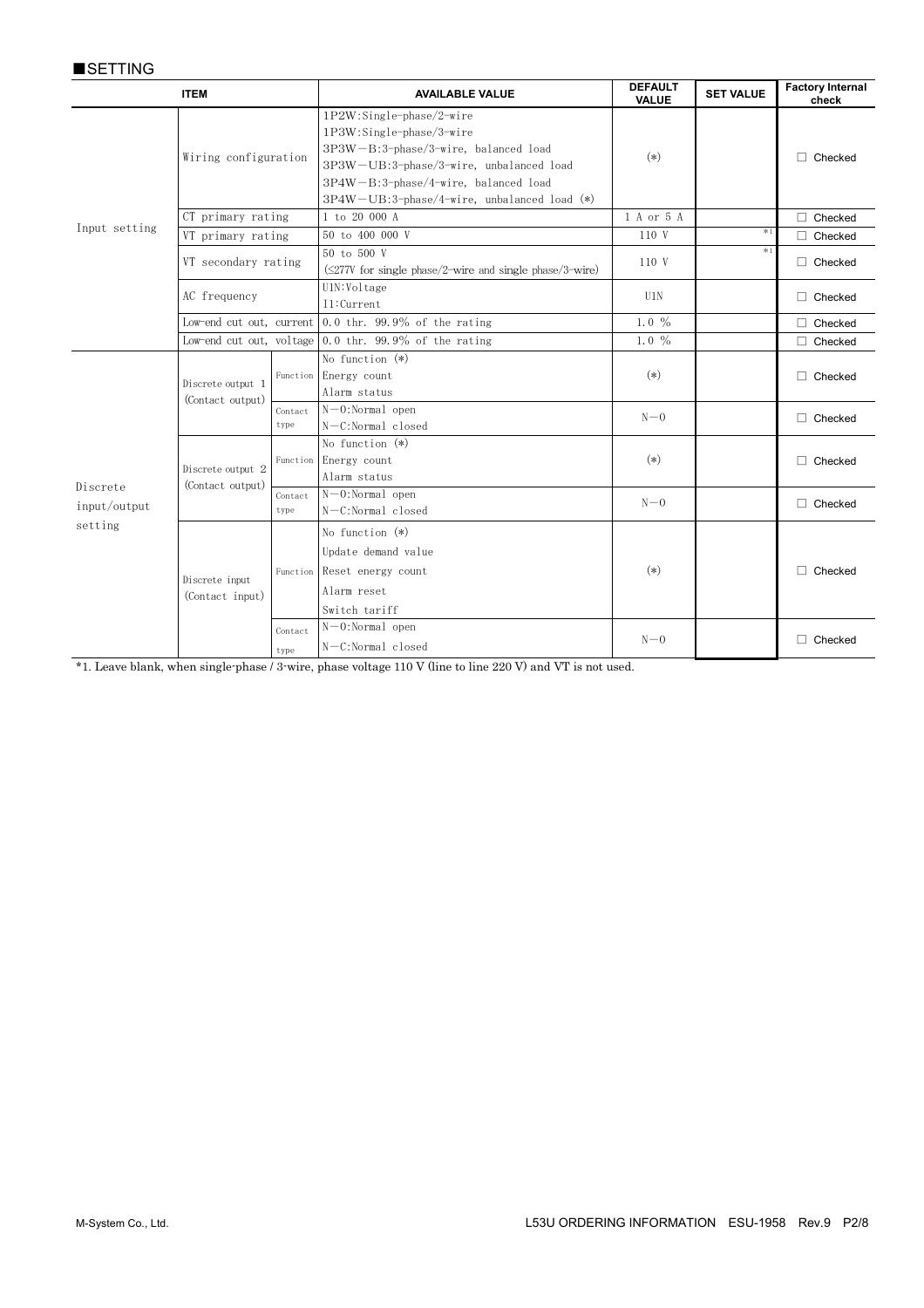| <b>ITEM</b>                     |                      |                     | <b>AVAILABLE VALUE</b>                                | <b>DEFAULT</b><br><b>VALUE</b> | <b>SET VALUE</b> | <b>Factory Internal</b><br>check |
|---------------------------------|----------------------|---------------------|-------------------------------------------------------|--------------------------------|------------------|----------------------------------|
| Energy setting                  | Tariff switching     |                     | Disable<br>Enable                                     | Disable                        |                  | $\Box$ Checked                   |
| Energy setting *1<br>(Discrete) |                      | Energy<br>$count$ 1 | See Table 1.                                          | $\theta$                       |                  | $\Box$ Checked                   |
|                                 | Discrete<br>output 1 | Pulse<br>weight     | 0.1 to 10 000.0 kWh $\sqrt{\text{kvarh}/\text{kVAh}}$ | 1.0                            |                  | $\Box$ Checked                   |
|                                 |                      | Pulse<br>duration   | 100 to 2 000 milliseconds (in 100 msec. increments)   | 100                            |                  | $\Box$ Checked                   |
| output option)                  |                      | Energy<br>count 4   | See Table 1.                                          | $\theta$                       |                  | $\Box$ Checked                   |
|                                 | Discrete<br>output 2 | Pulse<br>weight     | 0.1 to 10 000.0 kWh/kvarh/kVAh                        | 1.0                            |                  | $\Box$ Checked                   |
|                                 |                      | Pulse<br>duration   | 100 to 2 000 milliseconds (in 100 msec. increments)   | 100                            |                  | $\Box$ Checked                   |
|                                 | Power ON delay time  |                     | 0 thr. 999 seconds                                    | $\overline{0}$                 |                  | $\Box$ Checked                   |
|                                 | Latching             |                     | Disable $(*)$<br>Enable                               | $(*)$                          |                  | $\Box$ Checked                   |
|                                 |                      | Discrete            | Assigned measurand: See Table 2.                      | $\equiv$                       |                  | Checked<br>п                     |
|                                 |                      |                     | High setpoint: See Table 2.                           | $\overline{0}$                 |                  | Checked                          |
| Alarm output                    |                      |                     | Low setpoint: See Table 2.                            | $\Omega$                       |                  | Checked                          |
| setting $*1$                    |                      | Output 1            | Hysteresis: $0.0$ thr. 99.9%                          | 0.0                            |                  | $\Box$ Checked                   |
|                                 | Measurands           |                     | Alarm ON delay time:0 thr. 999 seconds                | $\mathbf{0}$                   |                  | п<br>Checked                     |
|                                 |                      |                     | Assigned measurand: See Table 2.                      | $\equiv$                       |                  | Checked<br>П                     |
|                                 |                      | Discrete            | High setpoint: See Table 2.                           | $\overline{0}$                 |                  | Checked                          |
|                                 |                      | Output 2            | Low setpoint: See Table 2.                            | $\theta$                       |                  | П<br>Checked                     |
|                                 |                      |                     | Hysteresis: $0.0$ thr. 99.9%                          | 0.0                            |                  | $\Box$ Checked                   |
|                                 |                      |                     | Alarm ON delay time:0 thr. 999 seconds                | $\theta$                       |                  | $\Box$ Checked                   |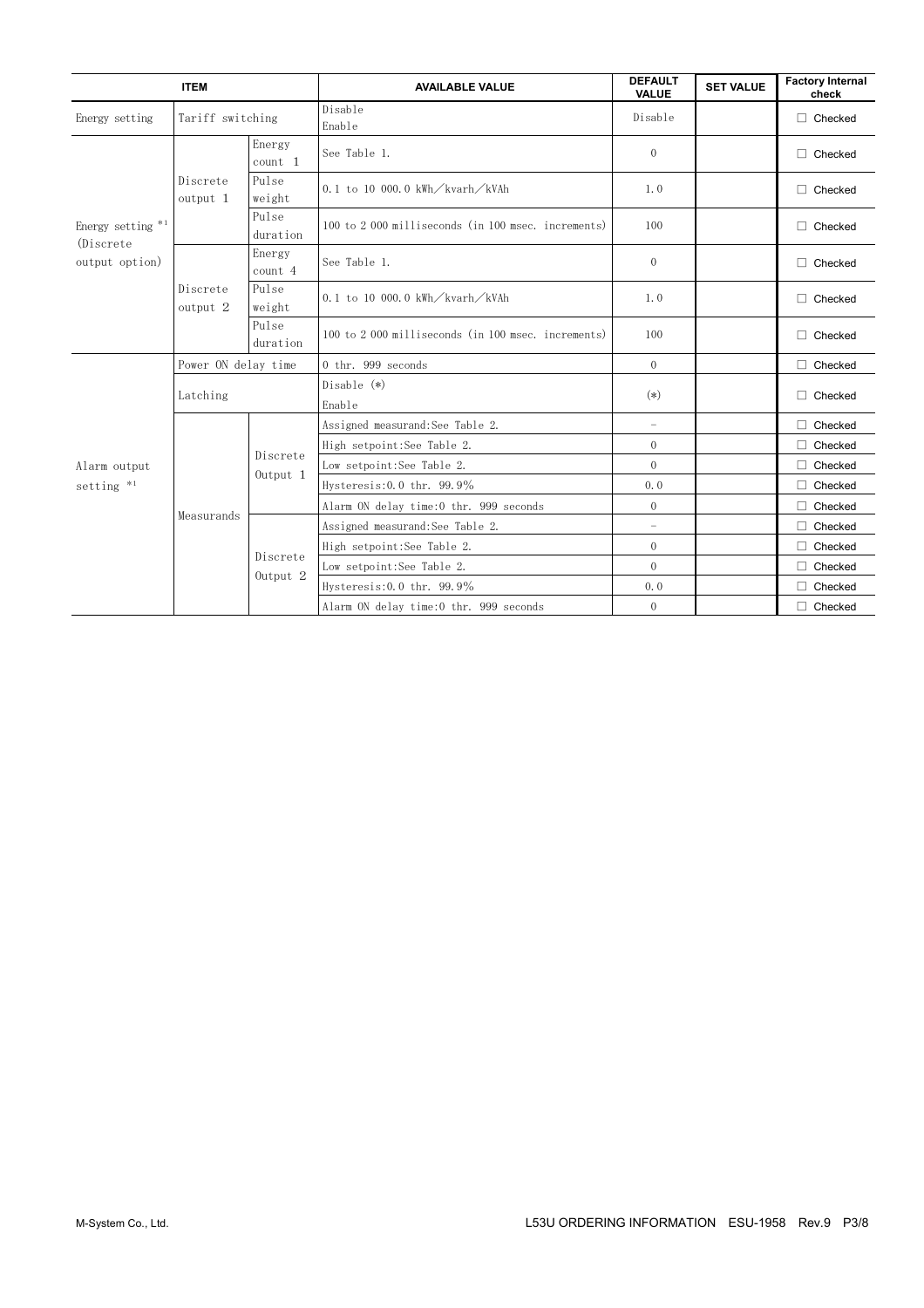|                            | <b>ITEM</b>     |                       | <b>AVAILABLE VALUE</b>                        | <b>DEFAULT</b><br><b>VALUE</b> | <b>SET VALUE</b> | <b>Factory Internal</b><br>check |
|----------------------------|-----------------|-----------------------|-----------------------------------------------|--------------------------------|------------------|----------------------------------|
|                            |                 | Assigned<br>measurand | See Table 3                                   |                                |                  | Checked                          |
|                            |                 |                       | Input $0\%$ : -15.00 to +140.00% *2           | 0.00                           |                  | Checked                          |
|                            | CH1             |                       | Output 0%:1.6 to 22.4 mA (0.4 to 5.6 V)       | 4.0(1.0)                       |                  | Checked                          |
|                            |                 | Linearization         | Input $100\%$ : -15.00 to +140.00% *2         | 100.00                         |                  | Checked                          |
|                            |                 |                       | Output 100%:1.6 to 22.4 mA (0.4 to 5.6 V)     | 20.0(5.0)                      |                  | $\Box$ Checked                   |
|                            |                 | Assigned<br>measurand | See Table 3.                                  |                                |                  | Checked                          |
|                            |                 | Linearization         | Input $0\%$ : -15.00 to +140.00% *2           | 0.00                           |                  | Checked                          |
|                            | CH2             |                       | Output 0%:1.6 to 22.4 mA (0.4 to 5.6 V)       | 4.0(1.0)                       |                  | Checked                          |
| Analog output              |                 |                       | Input $100\%$ : -15.00 to +140.00% *2         | 100.00                         |                  | Checked                          |
| setting                    |                 |                       | Output 100%:1.6 to 22.4 mA (0.4 to 5.6 V)     | 20.0(5.0)                      |                  | Checked                          |
| (Analog)<br>output option) |                 | Assigned<br>measurand | See Table 3.                                  |                                |                  | Checked                          |
|                            |                 | Linearization         | Input $0\%$ : -15.00 to +140.00% *2           | 0.00                           |                  | Checked                          |
|                            | CH <sub>3</sub> |                       | Output 0%:1.6 to 22.4 mA (0.4 to 5.6 V)       | 4.0(1, 0)                      |                  | Checked                          |
|                            |                 |                       | Input $100\%$ : -15.00 to +140.00% *2         | 100.00                         |                  | Checked                          |
|                            |                 |                       | Output 100%:1.6 to 22.4 mA (0.4 to 5.6 V)     | 20.0(5.0)                      |                  | Checked                          |
|                            |                 | Assigned<br>measurand | See Table 3.                                  |                                |                  | Checked                          |
|                            |                 |                       | Input $0\%$ : -15.00 to +140.00% *2           | 0.00                           |                  | Checked                          |
|                            | CH <sub>4</sub> | Linearization         | Output $0\%$ :1.6 to 22.4 mA $(0.4$ to 5.6 V) | 4.0(1.0)                       |                  | Checked                          |
|                            |                 |                       | Input $100\%$ : -15.00 to +140.00% *2         | 100.00                         |                  | Checked                          |
|                            |                 |                       | Output 100%:1.6 to 22.4 mA (0.4 to 5.6 V)     | 20.0(5.0)                      |                  | $\Box$ Checked                   |

\*1. Specify the channel which reguires setting.

\*2. The input range is scaled using these parameters.

$$
INPUT [\%] = \left(\begin{array}{cc} INPUT \\ \hline ENERGY^{(1)} \times 2 & +0.5 \end{array}\right) \times 100
$$
  
100  
100  
110  
121. Reactive power = VT primary rating × CT primary rating × n  
15: Apparent power = VT primary rating × CT primary rating × n  
191.

Single-phase/2-wire: n = 1, Single-phase/3-wire: n = 2, Three-phase/3-wire: n =  $\frac{3}{\sqrt{3}}$ , Three-phase/4-wire: n = 3

〈example〉

Three-phase/3-wire VT 3300 V/110 V ,CT 250 A/5 A INPUT RANGE for -1000 to  $+1000$  kW

ENERGY "P" = 3300 × 250 × 
$$
\frac{3}{\sqrt{3}}
$$
 = 1,428,941 = 1429 kW

\nINPUT 0 [%] =  $\left(\frac{-1000 \text{ kW}}{1429 \text{ kW} \times 2} + 0.5\right) \times 100 = 15.01$  [%]

\nINPUT 100 [%] =  $\left(\frac{1000 \text{ kW}}{1429 \text{ kW} \times 2} + 0.5\right) \times 100 = 84.99$  [%]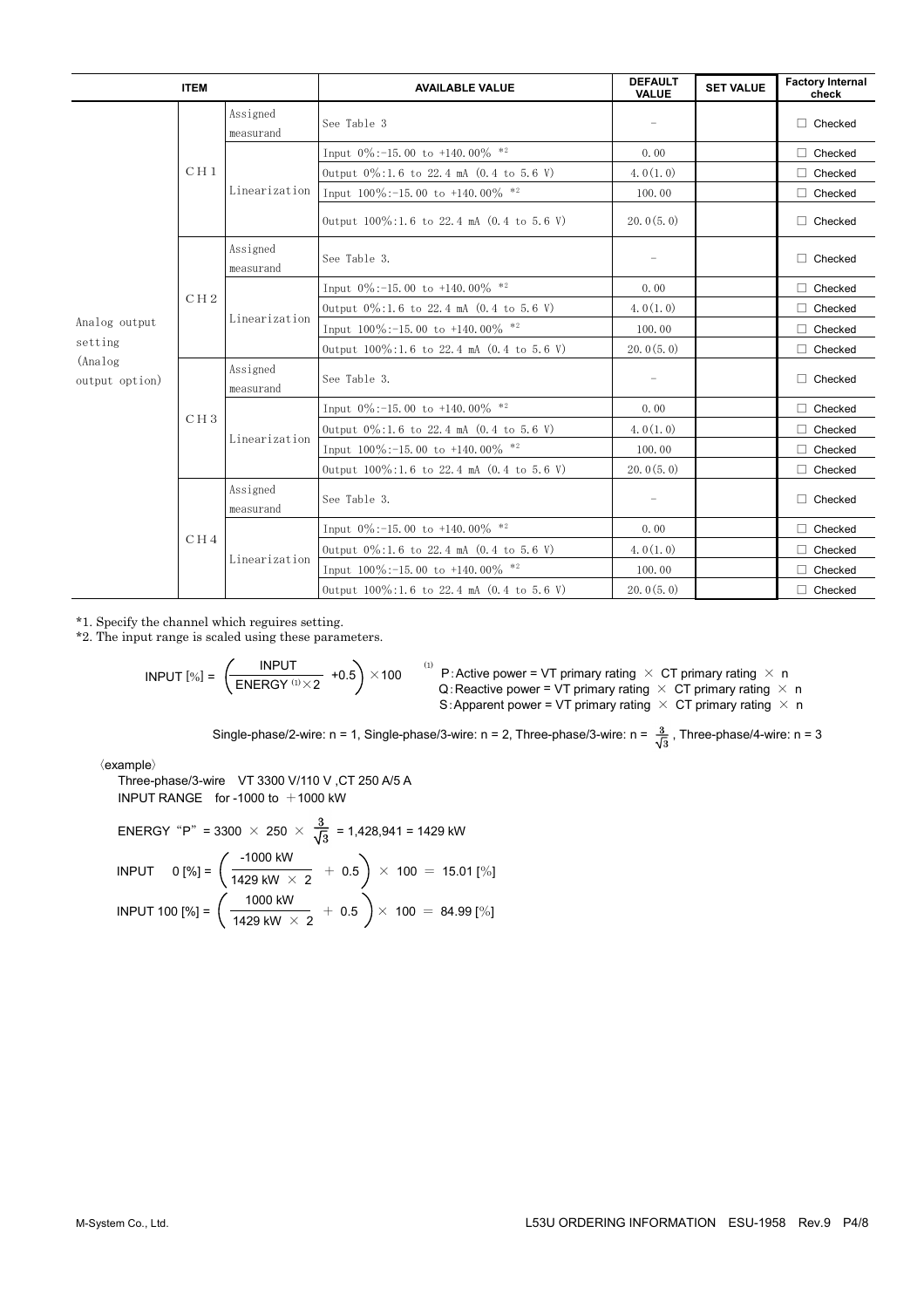#### **Table 1 Energy count type**

| <b>SET VALUE</b> | ID              | <b>PARAMETER</b>                                      |
|------------------|-----------------|-------------------------------------------------------|
| 0                | T-EP            | Active energy, incoming (*)                           |
| 1                | T-EQ            | Reactive energy, LAG                                  |
| $\overline{2}$   | T-ES            | Apparent energy                                       |
| 3                | $T-EP-$         | Active energy, outgoing                               |
| $\overline{4}$   | $T-EQ-$         | Reactive energy, LEAD                                 |
| 5                | $T-EO+LAG$      | Reactive energy, incoming, LAG                        |
| 6                | $T-EQ+LEAD$     | Reactive energy, incoming, LEAD                       |
| $\overline{7}$   | $T-EQ-LAG$      | Reactive energy, outgoing, LAG                        |
| 8                | T-EQ-LEAD       | Reactive energy, outgoing, LEAD                       |
| 9                |                 | Reserved, DO NOT USE.                                 |
| 10               | $T-EQ+P$        | Reactive energy, incoming                             |
| 11               | $T-EQ-P$        | Reactive energy, outgoing                             |
| 12               | ----            | Reserved. DO NOT USE.                                 |
| 13               | T-EQA           | Reactive energy, (incoming $+$ outgoing)              |
| 200              | EP              | Active energy, high tariff, incoming                  |
| 201              | EQ              | Reactive energy, high tariff, LAG                     |
| 202              | <b>ES</b>       | Apparent energy, high tariff                          |
| 203              | $EP-$           | Active energy, high tariff, outgoing                  |
| 204              | $EQ -$          | Reactive energy, high tariff, LEAD                    |
| 205              | $EQ+LAG$        | Reactive energy, high tariff, incoming, LAG           |
| 206              | $EQ+LEAD$       | Reactive energy, high tariff, incoming, LEAD          |
| 207              | $EQ-LAG$        | Reactive energy, high tariff, outgoing, LAG           |
| 208              | $EQ-LEAD$       | Reactive energy, high tariff, outgoing, LEAD          |
| 209              | ----            | Reserved. DO NOT USE.                                 |
| 210              | $EQ+P$          | Reactive energy, high tariff, incoming                |
| 211              | $EQ-P$          | Reactive energy, high tariff, outgoing                |
| 212              | ----            | Reserved, DO NOT USE.                                 |
| 213              | <b>EQA</b>      | Reactive energy, high tariff, (incoming $+$ outgoing) |
| 300 *1           | L-EP            | Active energy, low tariff, incoming                   |
| $301 * 1$        | L-EQ            | Reactive energy, low tariff, LAG                      |
| $302 * 1$        | L-ES            | Apparent energy, low tariff                           |
| $303*1$          | $L-EP-$         | Active energy, low tariff, outgoing                   |
| $304 *1$         | $L-EQ-$         | Reactive energy, low tariff, LEAD                     |
| 305 *1           | $L-EO+LAG$      | Reactive energy, low tariff, incoming, LAG            |
| 306 *1           | $L-EQ+LEAD$     | Reactive energy, low tariff, incoming, LEAD           |
| 307 *1           | $L$ -EQ $-$ LAG | Reactive energy, low tariff, outgoing, LAG            |
| $308*1$          | L-EQ-LEAD       | Reactive energy, low tariff, outgoing, LEAD           |
| 309 *1           | ----            | Reserved. DO NOT USE.                                 |
| $310 * 1$        | $L-EO + P$      | Reactive energy, low tariff, incoming                 |
| $311 * 1$        | $L-EQ-P$        | Reactive energy, low tariff, outgoing                 |
| 312 *1           | ----            | Reserved. DO NOT USE.                                 |
| $313*1$          | L-EQA           | Reactive energy low tariff, (incoming $+$ outgoing)   |

\*1 When choose measurand of low tariff, set "Tariff switching" of "Energy setting" to "Enable."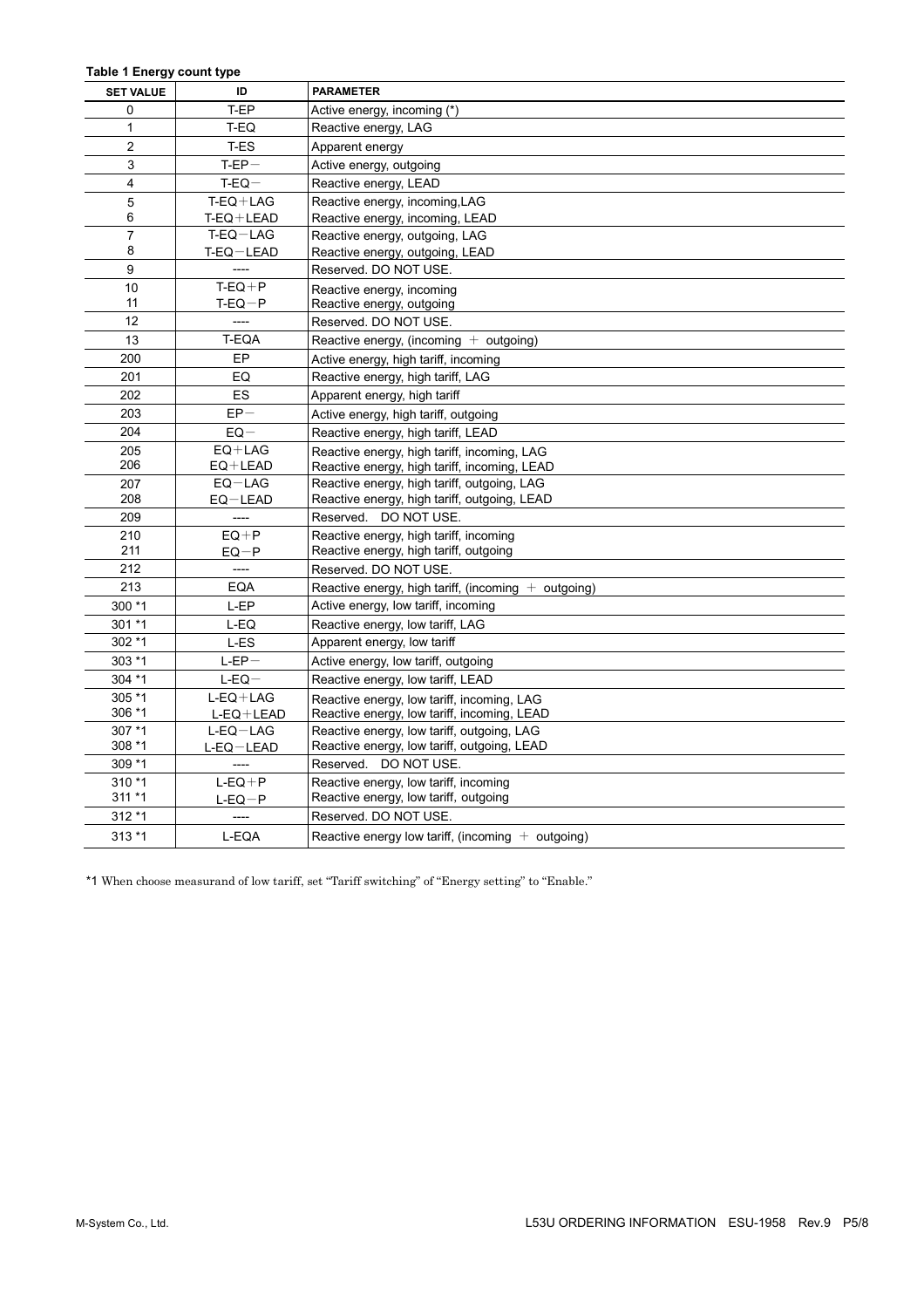### **Table 2 ALARM OUTPUT SETTING**

| ID               | <b>DEFINITION</b>                                       | <b>LOW SETPOINT</b> | <b>HIGH SETPOINT</b> | <b>UNIT</b> |
|------------------|---------------------------------------------------------|---------------------|----------------------|-------------|
| $11 - 3$         | Current, Line 1 thr. Line 3                             | 0.000               | 20 000.000           | A           |
| IN               | Neutral current                                         | 0.000               | 20 000.000           | A           |
| U12-31           | Delta voltage, Line 1 - 2, 2 - 3, 3 - 1                 | 0.00                | 400 000.00           | V           |
| <b>U1N-3N</b>    | Phase voltage, Phase 1 thr. Phase 3                     | 0.00                | 400 000.00           | V           |
| $\mathsf{P}$     | Active power                                            | -2 000 000 000      | 2 000 000 000        | W           |
| Q                | Reactive power                                          | -2 000 000 000      | 2 000 000 000        | var         |
| S                | Apparent power                                          | $\Omega$            | 2 000 000 000        | VA          |
| PF               | Power factor                                            | $-1.0000$           | 1.0000               | ---         |
| $\mathsf{F}$     | Frequency                                               | 45.00               | 65.00                | Hz          |
| <b>I1-3 AVG</b>  | Average current, Line 1 thr. Line 3 (demand)            | 0.000               | 20 000.000           | A           |
| IN AVG           | Average neutral current (demand)                        | 0.000               | 20 000.000           | A           |
| P AVG            | Average active power (demand)                           | -2 000 000 000      | 2 000 000 000        | W           |
| Q AVG            | Average reactive power (demand))                        | -2 000 000 000      | 2 000 000 000        | var         |
| S AVG            | Average apparent power (demand)                         | 0                   | 2 000 000 000        | VA          |
| <b>THDI1-3</b>   | THD, Current, Line 1 thr. Line 3                        | 0.0                 | 999.9                | $\%$        |
| <b>THDIN</b>     | THD, Neutral current                                    | 0.0                 | 999.9                | $\%$        |
| <b>THDU12-31</b> | THD, Delta voltage, Line 1 -2, 2 - 3, 3 - 1             | 0.0                 | 999.9                | $\%$        |
| THDU1N-3N        | THD, Phase voltage, Phase 1 thr. Phase 3                | 0.0                 | 999.9                | $\%$        |
| UT12-31          | Phase angle between voltages, Phase 1 - 2, 2 - 3, 3 - 1 | $-180$              | 180                  | $\circ$     |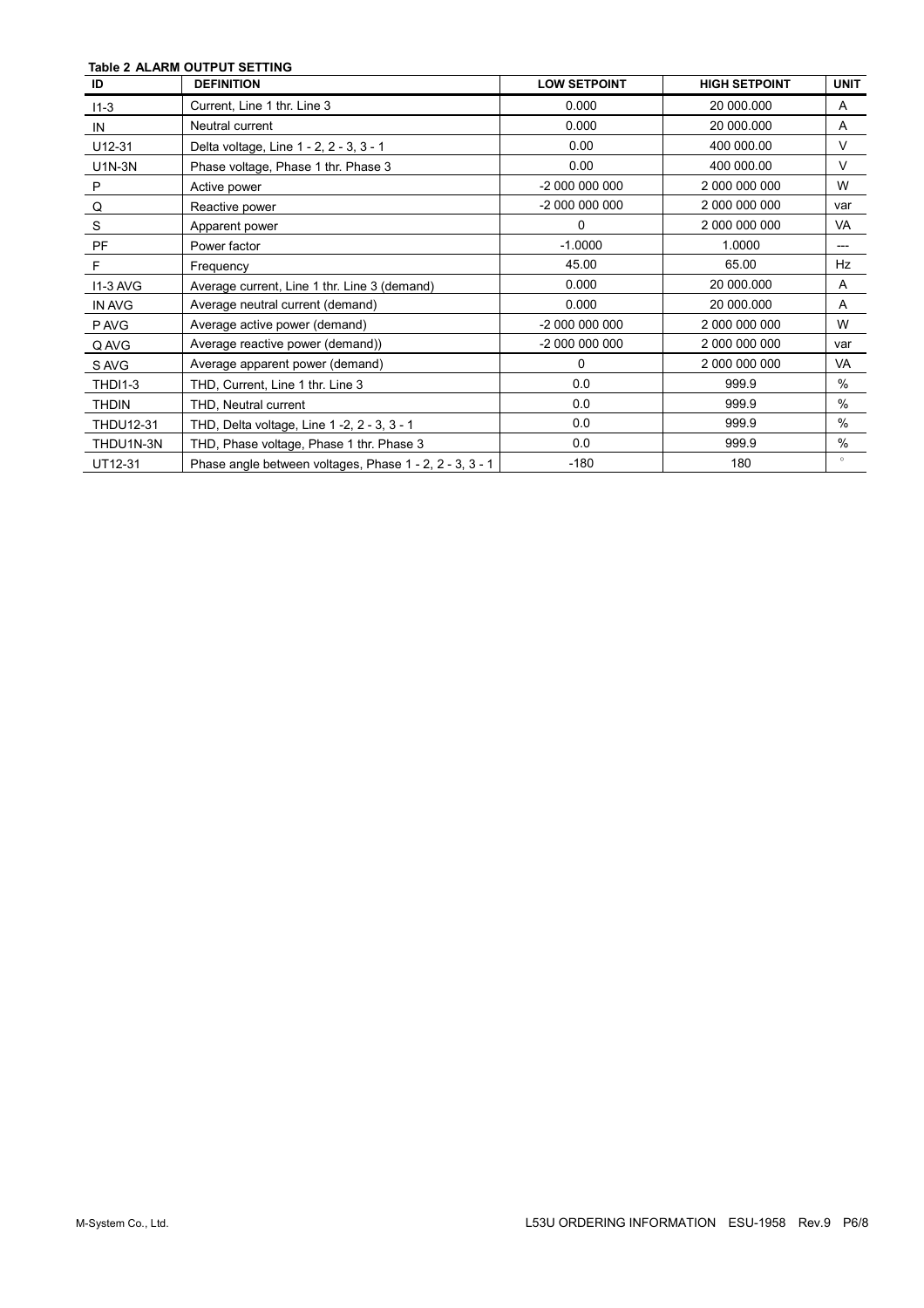# **Table 3 PARAMETERS TO BE ASSIGNED TO ANALOG OUTPUTS**

| <b>SYMBOL</b>     | <b>DEFINITION</b>                              |
|-------------------|------------------------------------------------|
| CT1               | CT primary rating                              |
| VT1               | VT primary rating                              |
| 1P <sub>2</sub> W | Single-phase/2-wire                            |
| 1P3W              | Single-phase/3-wire                            |
| 3P3W-B            | 3-phase/3-wire balanced                        |
| 3P3W-UB           | 3-phase/3-wire unbalanced                      |
| 3P4W-B            | 3-phase/4-wire balanced                        |
| 3P4W-UB           | 3-phase/4-wire unbalanced                      |
| P                 | CT1 $\times$ VT1 $\times$ n                    |
|                   | n=1P2W: 1, 1P3W: 2, 3P3W: $\sqrt{3}$ , 3P4W: 3 |

| ID                | <b>DEFINITION</b>                           | <b>RANGE (0 to 100%)</b>                                                                                                             | <b>1P2W</b> | 1P3W         | 3P3W-B | 3P3W-UB 3P4W-B |        | 3P4W-UB      |
|-------------------|---------------------------------------------|--------------------------------------------------------------------------------------------------------------------------------------|-------------|--------------|--------|----------------|--------|--------------|
| <b>NULL</b>       | Not assigned                                | $---$                                                                                                                                | ✓           | ✓            | ✓      | ✓              | ✓      | ✓            |
|                   | Current                                     | 0 to CT1                                                                                                                             | ✓           | ✓            | ✓      | ✓              | ✓      | ✓            |
| U                 | Voltage                                     | 0 to VT1                                                                                                                             | ✓           | ✓            | ✓      | ✓              | ✓      | ✓            |
| P                 | Active power                                | ± P                                                                                                                                  | ✓           | ✓            | ✓      | ✓              | ✓      | ✓            |
| Q                 | Reactive power                              | ± P                                                                                                                                  | ✓           | ✓            | ✓      | ✓              | ✓      | ✓            |
| S                 | Apparent power                              | $0$ to $P$                                                                                                                           | ✓           | ✓            | ✓      | ✓              | ✓      | ✓            |
| PF                | Power factor                                | $-1.0000$ to $+1.0000$                                                                                                               | ✓           | ✓            | ✓      | ✓              | ✓      | ✓            |
| F                 | Frequency                                   | 45.00 to 65.00                                                                                                                       | ✓           | ✓            | ✓      | ✓              | ✓      | ✓            |
| 1                 | Current, Line 1                             | 0 to CT1                                                                                                                             | ✓           | ✓            | ✓      | ✓              | ✓      | ✓            |
|                   | Current. Line 2                             | 0 to CT1                                                                                                                             |             | ✓            | $\ast$ | $\ast$         | $\ast$ | ✓            |
| 13                | Current, Line 3                             | 0 to CT1                                                                                                                             |             |              | $\ast$ | ✓              | $\ast$ |              |
| IN                | Neutral current                             | 0 to CT1                                                                                                                             |             | ✓            |        |                |        | ✓            |
| U12               | Delta voltage, Line $1 - 2$                 | 0 to VT1                                                                                                                             |             | ✓            | ✓      | ✓              | ✓      | ✓            |
| U23               | Delta voltage, Line $2 - 3$                 | 0 to VT1                                                                                                                             |             |              | ✓      | ✓              | ✓      | ✓            |
| U31               | Delta voltage, Line 3 - 1                   | 0 to VT1                                                                                                                             |             |              |        | ✓              | ✓      | ✓            |
| U <sub>1</sub> N  | Phase voltage, Phase 1                      | 0 to VT1                                                                                                                             | ✓           | ✓            |        |                | ✓      | ✓            |
| U2N               | Phase voltage, Phase 2                      | 0 to VT1                                                                                                                             |             | ✓            |        |                | $\ast$ | ✓            |
| U3N               | Phase voltage, Phase 3                      | 0 to VT1                                                                                                                             |             |              |        |                | $\ast$ | ✓            |
| P <sub>1</sub>    | Active power, Phase 1                       | $\pm$ (VT1 $\times$ CT1)                                                                                                             | ✓           | ✓            |        |                | ✓      | ✓            |
| P <sub>2</sub>    | Active power, Phase 2                       | $\pm$ (VT1 $\times$ CT1)                                                                                                             |             | ✓            |        |                | $\ast$ | ✓            |
| P <sub>3</sub>    | Active power, Phase 3                       | $\pm$ (VT1 $\times$ CT1)                                                                                                             |             |              |        |                | $\ast$ | ✓            |
| Q1                | Reactive power, Phase 1                     | $\pm$ (VT1 $\times$ CT1)                                                                                                             | ✓           | ✓            |        |                | ✓      | ✓            |
| Q2                | Reactive power, Phase 2                     | $\pm$ (VT1 $\times$ CT1)                                                                                                             |             | ✓            |        |                | $\ast$ | ✓            |
| Q <sub>3</sub>    | Reactive power, Phase 3                     | $\pm$ (VT1 $\times$ CT1)                                                                                                             |             |              |        |                | $\ast$ | ✓            |
| S <sub>1</sub>    | Apparent power, Phase 1                     | 0 to (VT1 $\times$ CT1)                                                                                                              | ✓           | ✓            |        |                | ✓      | ✓            |
| S <sub>2</sub>    | Apparent power, Phase 2                     | 0 to (VT1 $\times$ CT1)                                                                                                              |             | ✓            |        |                | $\ast$ | ✓            |
| S <sub>3</sub>    | Apparent power, Phase 3                     | 0 to (VT1 $\times$ CT1)                                                                                                              |             |              |        |                | $\ast$ | ✓            |
| PF <sub>1</sub>   | Power factor, Phase 1                       | $-1.0000$ to $+1.0000$                                                                                                               | ✓           | ✓            |        |                | ✓      | ✓            |
| PF <sub>2</sub>   | Power factor, Phase 2                       | $-1.0000$ to $+1.0000$                                                                                                               |             | ✓            |        |                | *      | ✓            |
| PF <sub>3</sub>   | Power factor, Phase 3                       | $-1.0000$ to $+1.0000$                                                                                                               |             |              |        |                | $\ast$ | ✓            |
| THD11             | THD, Current, Line 1                        | 0.0 to 100.0                                                                                                                         | ✓           | ✓            | ✓      | ✓              | ✓      | $\checkmark$ |
| THDI2             | THD, Current, Line 2                        | 0.0 to 100.0                                                                                                                         |             | J            |        |                |        | ✓            |
| THD <sub>13</sub> | THD, Current, Line 3                        | 0.0 to 100.0                                                                                                                         |             |              |        | $\checkmark$   |        | ✓            |
| <b>THDIN</b>      | THD, Neutral current                        | 0.0 to 100.0                                                                                                                         |             | ✓            |        |                |        | ✓            |
| THDU12            | THD, Delta voltage, Line $1 - 2$            | 0.0 to 100.0                                                                                                                         |             | ✓            | ✓      | ✓              | ✓      | ✓            |
| THDU23            | THD, Delta voltage, Line $2 - 3$            | 0.0 to 100.0                                                                                                                         |             |              | ✓      | ✓              | ✓      | ✓            |
| THDU31            | THD, Delta voltage, Line $3 - 1$            | 0.0 to 100.0                                                                                                                         |             |              | ✓      | ✓              | ✓      | ✓            |
| THDU1N            | THD, Phase voltage, Phase 1                 | 0.0 to 100.0                                                                                                                         | ✓           | ✓            |        |                | ✓      | ✓            |
| THDU2N            | THD, Phase voltage, Phase 2                 | 0.0 to 100.0                                                                                                                         |             | ✓            |        |                | ✓      | ✓            |
| THDU3N            | THD, Phase voltage, Phase 3                 | 0.0 to 100.0                                                                                                                         |             |              |        |                | ✓      |              |
| $T-Q$             | Reactive power<br>for bidirectional current | 0(75%)<br><b>INCOMING</b><br>$+P$<br>LEAD<br>LAG<br>$(100\%)$<br>-P<br>(50%)<br>$+P$<br>LAG<br>LEAD<br>$(0\%)$<br>OUTGOING<br>0(25%) | ✓           | $\checkmark$ | ✓      | $\checkmark$   | ✓      |              |